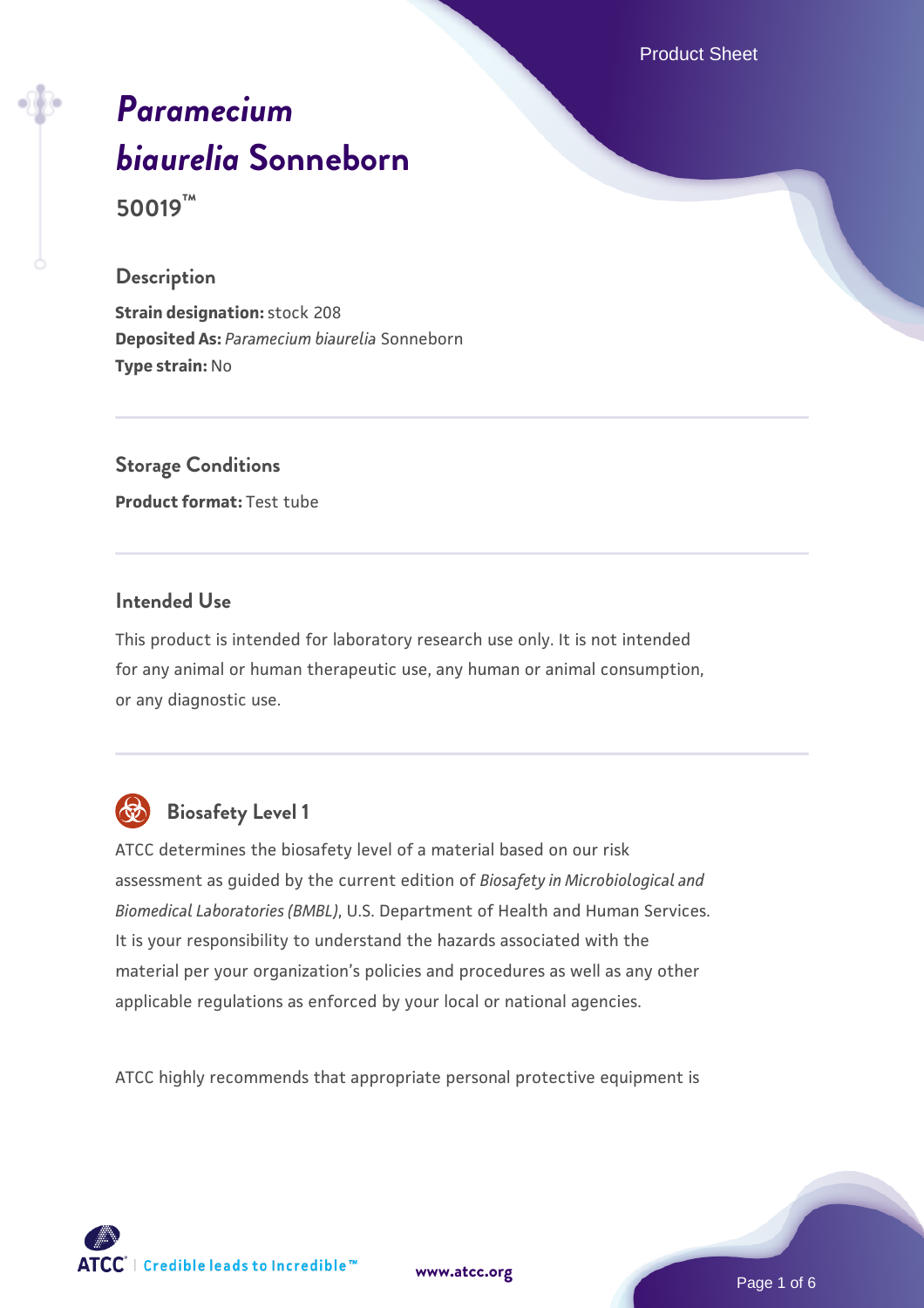always used when handling vials. For cultures that require storage in liquid nitrogen, it is important to note that some vials may leak when submersed in liquid nitrogen and will slowly fill with liquid nitrogen. Upon thawing, the conversion of the liquid nitrogen back to its gas phase may result in the vial exploding or blowing off its cap with dangerous force creating flying debris. Unless necessary, ATCC recommends that these cultures be stored in the vapor phase of liquid nitrogen rather than submersed in liquid nitrogen.

# **Certificate of Analysis**

For batch-specific test results, refer to the applicable certificate of analysis that can be found at www.atcc.org.

#### **Growth Conditions**

**Medium:**  [ATCC Medium 802: Sonneborn's Paramecium medium](https://www.atcc.org/-/media/product-assets/documents/microbial-media-formulations/8/0/2/atcc-medium-802.pdf?rev=73d25dbdd49b44529c8ac49753787d74) **Instructions for complete medium:** ATCC Medium 802 inoculated with *Enterobacter aerogenes* (ATCC® 13048) **Temperature:** 25°C

# **Handling Procedures**

#### **Culture maintenance:**

Subculture every two months to a fresh tube of bacterized medium in the following manner:

1. Transfer 0.5 ml from a growing culture to 5.0 ml of ATCC medium 802 bacterized with *Enterobacter aerogenes* (ATCC® 13048).

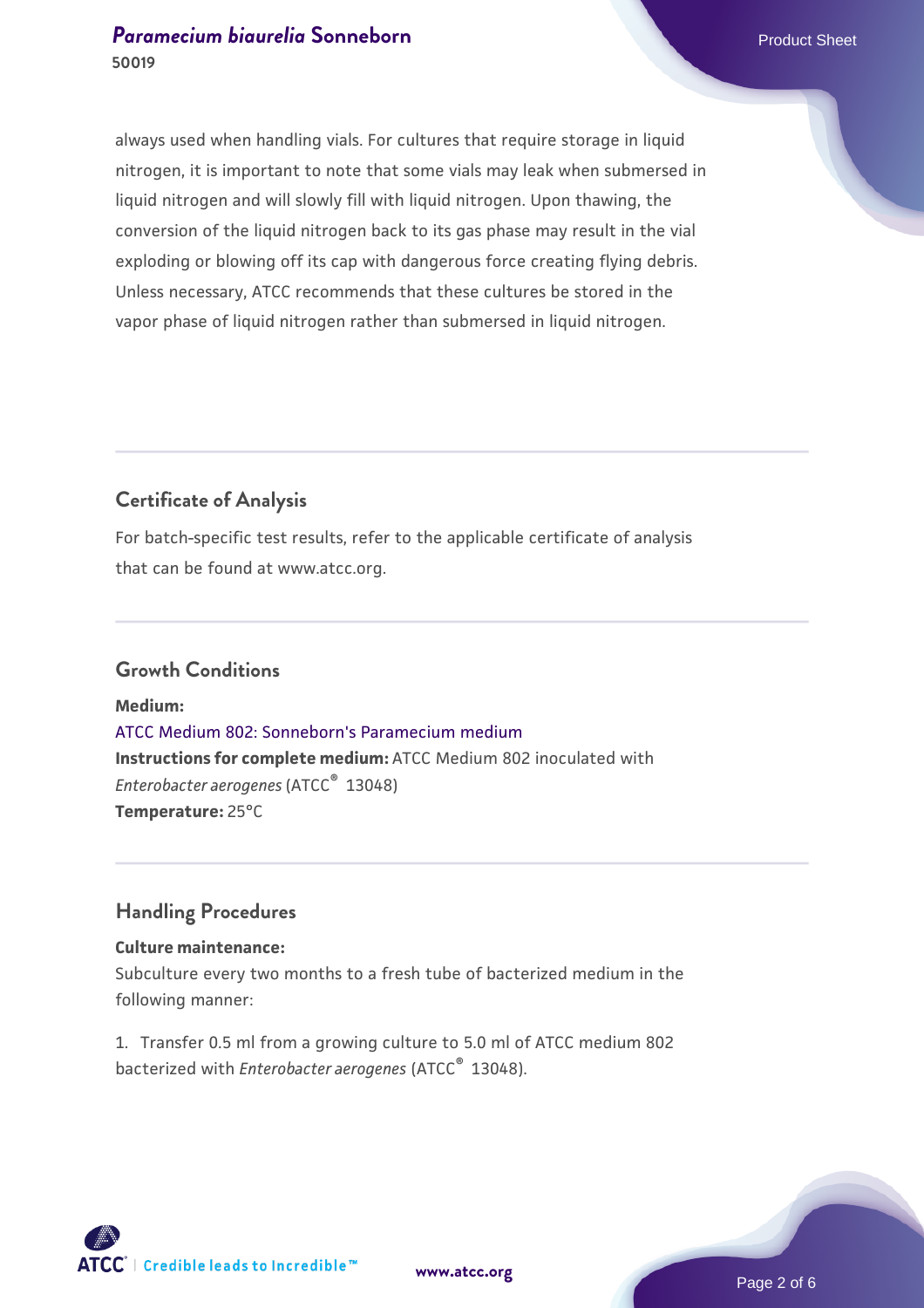2. Add 1.0 ml of ATCC medium 802 bacterized with *Enterobacter aerogenes* ATCC 13048 twice weekly. When the tube is filled to within one inch of the top, aspirate from the bottom of the tube and reduce the volume to 5.0 ml.

3. Incubate upright at 25°C with the caps on loosely.

#### **Reagents for cryopreservation:**

Cryoprotective Solution

| <b>DMSO</b>                      | $1.5$ ml |
|----------------------------------|----------|
| Fresh growth medium w/o bacteria | $7.5$ ml |
| $MqCl2$ (0.5 mM)                 | $0.5$ ml |
| CaCl <sub>2</sub> $(0.5$ mM)     | $0.5$ ml |

**Cryopreservation:** 1. Mix the components in the order listed. Before adding the MgCl<sub>2</sub> and the CaCl<sub>2</sub> allow the solution to return to room temperature. When the medium is added to the DMSO the solution will warm up due to chemical heat.

2. Harvest cells from a culture that is at or near peak density by filtration and centrifugation at 200 x g for 1 min.

3. Adjust the concentration of cells to 2 x  $10^5$ /ml in fresh medium.

4. Mix the cell preparation and the cryoprotective solution in equal portions.

5. Dispense in 0.5 ml aliquots into 1.0 - 2.0 ml sterile plastic screw-capped cryules (special plastic vials for cryopreservation).

6. Place vials in a controlled rate freezing unit. From room temperature cool at -1°C/min to -40°C. If freezing unit can compensate for the heat of fusion, maintain rate at -1 C/min through heat of fusion. At -40°C plunge ampules into liquid nitrogen.

7. Ampules are stored in either the vapor or liquid phase of a nitrogen refrigerator.

8. To establish a culture from the frozen state add 1.0 ml ATCC medium 802 to the frozen ampule and place it in a 35°C water bath. Immerse the vial to a



**[www.atcc.org](http://www.atcc.org)**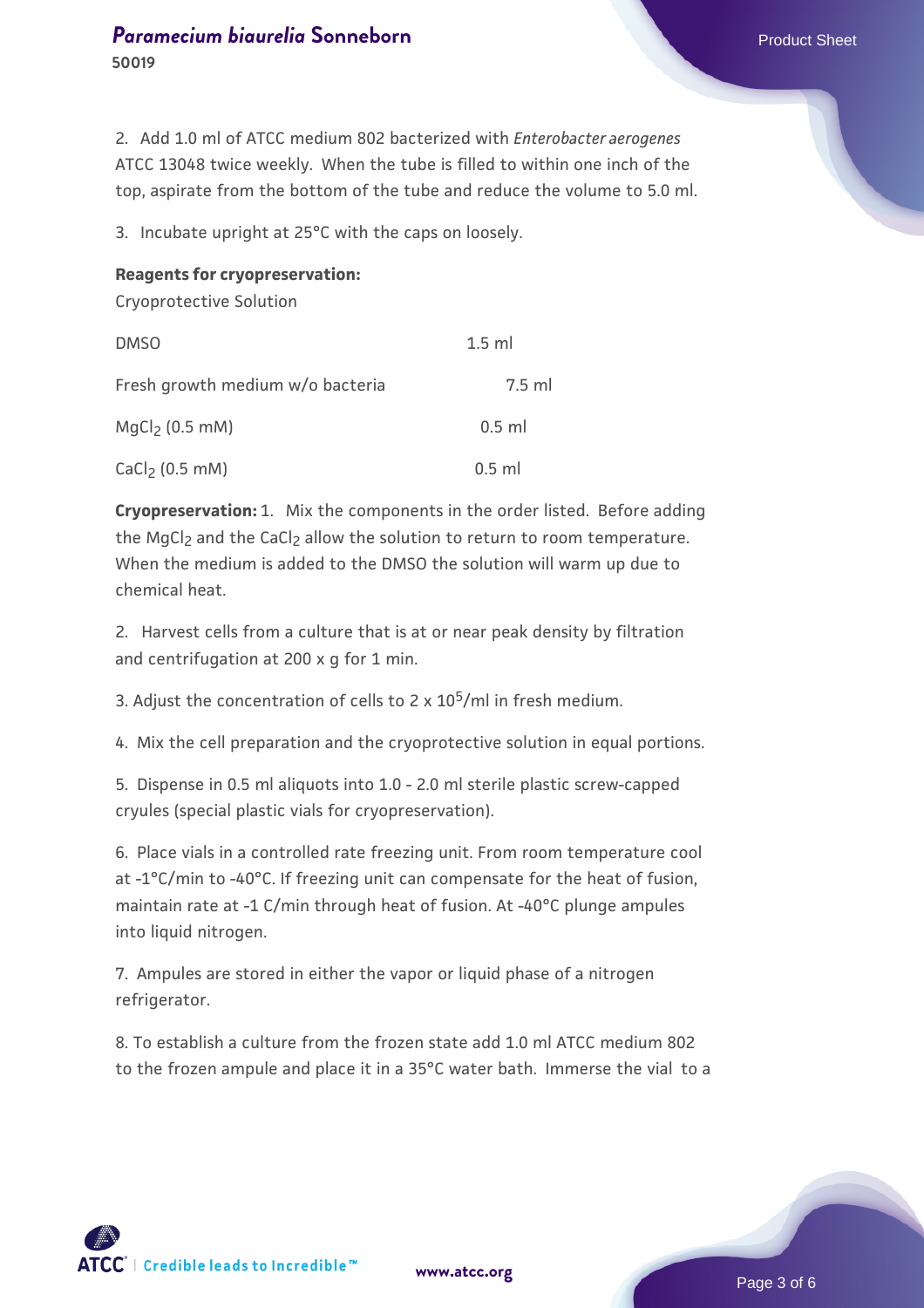level just above the surface of the frozen material. Do not agitate the vial.

9. Immediately after thawing, do not leave in water bath, aseptically remove the contents of the ampule and inoculate onto the surface of an ATCC medium 919 (non-nutrient agar) plate containing an overlay of 15.0 ml of bacterized ATCC medium 802.

10. Incubate at 25°C.

11. Once the culture is established, transfer 0.5 ml to 5.0 ml of bacterized ATCC medium 802.

12. Follow the protocol for maintenance of culture.

#### **Material Citation**

If use of this material results in a scientific publication, please cite the material in the following manner: *Paramecium biaurelia* Sonneborn (ATCC 50019)

#### **References**

References and other information relating to this material are available at www.atcc.org.

#### **Warranty**

The product is provided 'AS IS' and the viability of ATCC® products is warranted for 30 days from the date of shipment, provided that the customer has stored and handled the product according to the information included on the product information sheet, website, and Certificate of Analysis. For living cultures, ATCC lists the media formulation and reagents that have been found to be effective for the product. While other

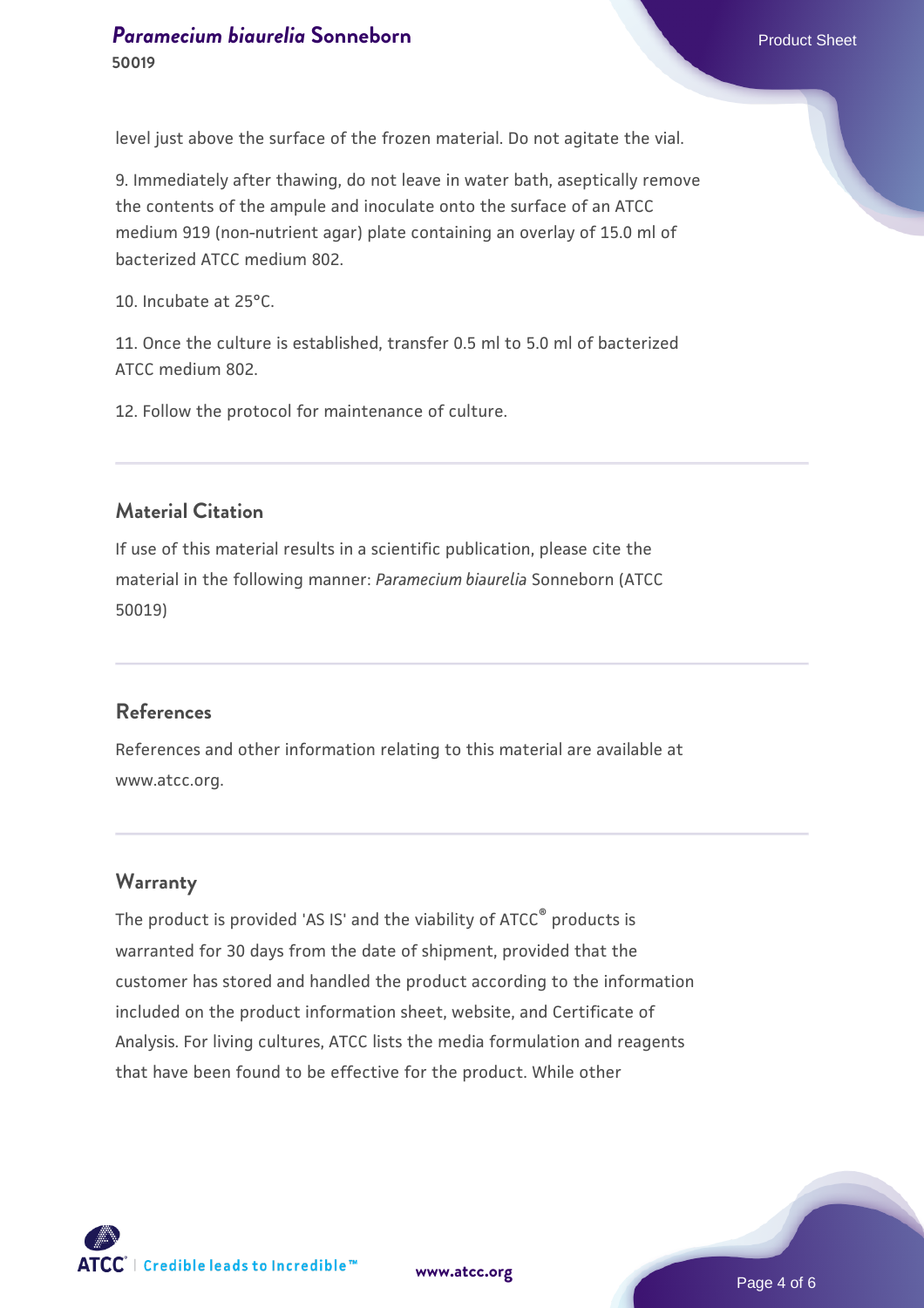unspecified media and reagents may also produce satisfactory results, a change in the ATCC and/or depositor-recommended protocols may affect the recovery, growth, and/or function of the product. If an alternative medium formulation or reagent is used, the ATCC warranty for viability is no longer valid. Except as expressly set forth herein, no other warranties of any kind are provided, express or implied, including, but not limited to, any implied warranties of merchantability, fitness for a particular purpose, manufacture according to cGMP standards, typicality, safety, accuracy, and/or noninfringement.

#### **Disclaimers**

This product is intended for laboratory research use only. It is not intended for any animal or human therapeutic use, any human or animal consumption, or any diagnostic use. Any proposed commercial use is prohibited without a license from ATCC.

While ATCC uses reasonable efforts to include accurate and up-to-date information on this product sheet, ATCC makes no warranties or representations as to its accuracy. Citations from scientific literature and patents are provided for informational purposes only. ATCC does not warrant that such information has been confirmed to be accurate or complete and the customer bears the sole responsibility of confirming the accuracy and completeness of any such information.

This product is sent on the condition that the customer is responsible for and assumes all risk and responsibility in connection with the receipt, handling, storage, disposal, and use of the ATCC product including without limitation taking all appropriate safety and handling precautions to minimize health or environmental risk. As a condition of receiving the material, the customer agrees that any activity undertaken with the ATCC product and any progeny or modifications will be conducted in compliance with all applicable laws, regulations, and guidelines. This product is provided 'AS IS' with no representations or warranties whatsoever except as expressly set forth herein and in no event shall ATCC, its parents, subsidiaries, directors, officers,





Page 5 of 6